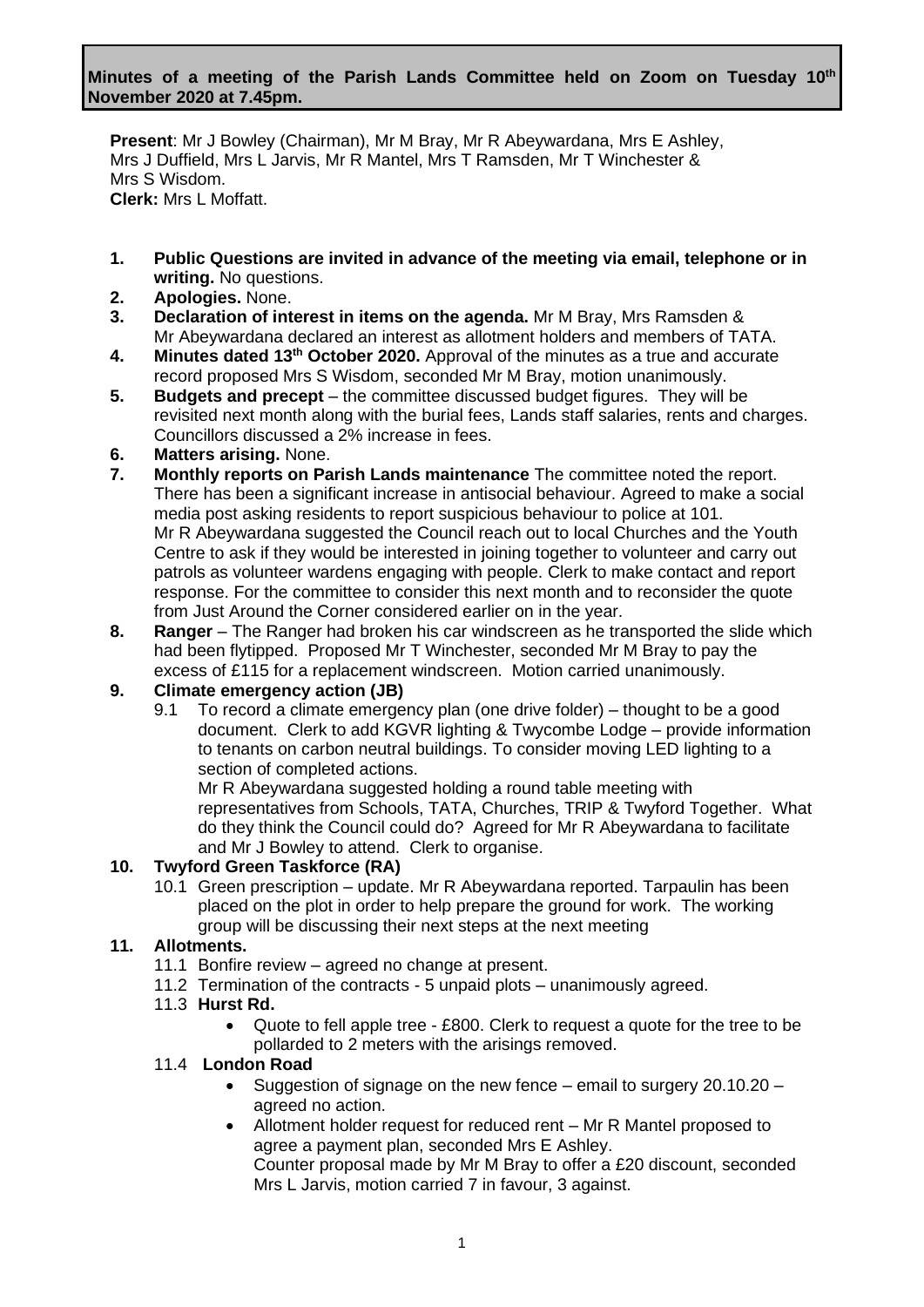# **12. Millennium Garden, Jubilee Corner, Burial Ground & War Memorial.**

- 12.1 To consider locating a permanent planter on Jubilee Corner or Bell Corner (Twyford in Bloom initiative) The Planning & Amenities committee had asked for the committee to consider this. The committee would like options to consider (both maintained and to be maintained) with information on design and sizes. It was thought that a planter on Wellington Square might be more suitable.
- 12.2 Christmas tree arrangements the tree is being donated by Treetop Landscapes. Volunteers to help decorate: Mr R Abeywardana, Mr M Bray, Mrs T Ramsden & Mrs S Wisdom. The electrician has been arranged to carry out the light connection. Date to be confirmed.
- **13. Bell Corner & Polehampton Corner.** No report.

## **14. King George V Recreation Ground.**

- 14.1 Resident request to move KGVR Longfield Road car park bench. To consider following advice from police visit. Clerk to obtain separate costs for removal and re-instating the bench in an alternative location.
- 14.2 Request to extend the skate park facilities to include more ramps and a bowl. Residents had requested that the committee look at making improvements to the skate park. Agreed to look at updating the facilities to include a multi use facility for skate boarders, bikes, scooters and roller bladers. Could it become wheelchair friendly? Proposed Mr T Winchester, seconded Mr R Abeywardana to set up a working group to look into this project. Motion carried unanimously. Members to include Mrs J Duffield, Mrs L Jarvis, Mrs S Wisdom & Mr T Winchester. Agreed to invite the two residents to join the working group. Group to draft terms of reference, promote a survey monkey questionnaire on social media [to research what is good about Henley & Sol Joul parks], engage with local groups and present the committee with options and costings to consider.
- 14.3 Resident request keep grass long around edges (south westerly corner) agreed to leave a 1 meter strip around the edges from the playpark to the Wargrave Road entrance.
- 14.4 Request to plant a Walnut tree (delivery to be arranged and volunteer to carry out planting) – carried forward.

## **15. Stanlake Meadow.**

- 15.1 Sports club 5 year agreement renewal –Twyford Comets suggested amendments – carried forward.
- 15.2 Copse project update
	- Lectern sign –draft from designer for approval Mr M Bray to approve.
	- Friends of Stanlake Copse working group risk assessment completed & to agree purchase of tools (total cost £400 - list in one drive) To agree storage of tools. Proposed Mr T Winchester, seconded Mr M Bray to approve the cost of tools totalling £400. Motion carried unanimously. Storage of the tools agreed.
	- Tree planting event meeting 16.10.20 Plans for the event subject to advice from Environmental Health (response awaited). Overview of plans, request for help on the day, approval of costs for First Aid cover, sanitiser and antibacterial products. Clerk to liaise with Mr J Bowley & Mr M Bray. Proposed Mrs S Wisdom, seconded Mr T Winchester a budget of £350, motion carried unanimously.
	- CROW visit (cost £60) 09.12.20 & suggestion for dead hedge & pond on Stanlake. Approval proposed Mr M Bray, seconded Mrs S Wisdom, motion carried unanimously.
- 15.3 Moles at entrance to Stanlake Meadow carried forward.
- 15.4 Network rail response re fence 29.10.20 carried forward.
- 15.5 Police Unauthorised encampment leaflet carried forward.
- 15.6 After School Club fencing agreed the posts may remain if they are painted white or yellow as a precaution to stop people bumping into them.

#### **16. Stanlake Pavilion.**

- 16.1 WBC Use of pavilion for elections 06.05.21- carried forward.
- 16.2 Cleaner holiday 9.11.20. Noted.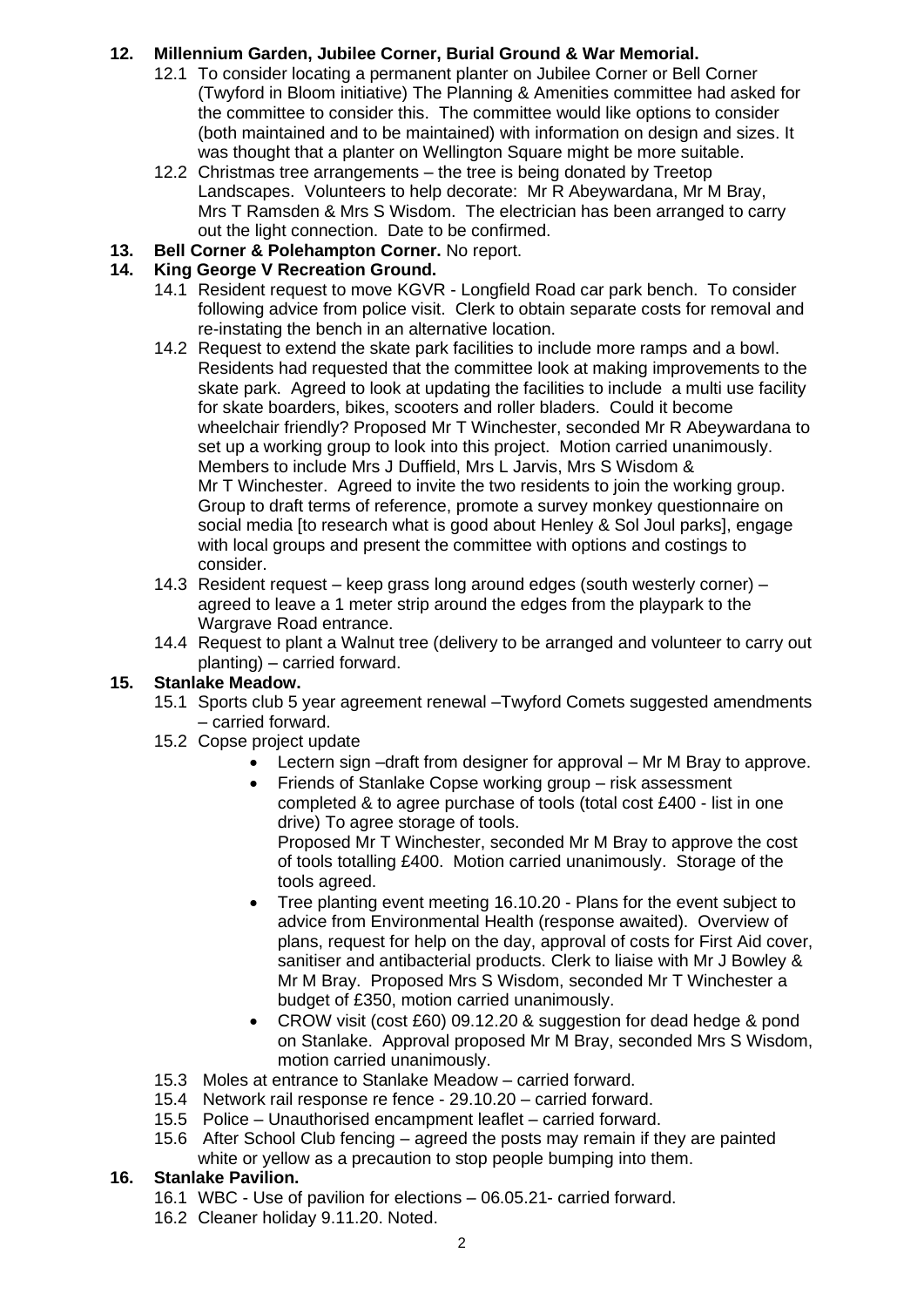- 16.3 Cleaner request for long handled duster £60 & new vacuum cleaner (cost tba) carried forward.
- **17. Correspondence –** none.
- **18. Date of next meeting – Thursday 3rd December 2020.**

### **November Parish Lands report**

#### **19. Monthly reports on Parish Lands maintenance**:

- 19.1 Village Ranger jobs have included taking flytipped rubbish to the tip, removing dangerous screws from the vandalised After School Club fence & stacking the debris, cleaning the remembrance memorial & continuing to decorate the Stanlake Pavilion interior.
- 19.2 Park Warden no items to report.
- 19.3 Clerk's report no items to report.

### **20. Tree works.**

- 20.1 Stanlake highways update awaiting date for works
- 20.2 Hurst Road allotments some work completed  $5/6$ th Oct +  $12/13$ <sup>th</sup> work ongoing
- 20.3 King George V work completed 28.09.20 checked and invoice paid
- 20.4 LR Allotments awaiting date for works
- 20.5 KGVR Sycamore awaiting date for stump grinding email 15.10.20

### **21. Allotments.**

- 21.1 **Hurst Rd.**
	- 21.1.1 Hurst Road plot availability waiting list of 14 residents and 7 non residents
- 21.2 **London Rd.**
	- 21.2.1 London Road plot availability waiting list of 9 residents and 5 non residents
	- 21.2.2 TRHA boundary fence contractor sourcing supplies awaiting date for works (to note)

### **22. Millennium Garden, Jubilee Corner, Burial Ground & War Memorial.**

- 22.1 Report on cremations & burials none
- 22.2 Report on memorials none

## **23. King George V Recreation Ground.**

- 23.1 Aerial runway seat replacement work completed
- 23.2 Playground gate awaiting date for works
- 23.3 Update on wildflower areas Report from volunteers: the two largest areas of the field have now been strimmed and some of the cuttings removed. They have planted a number of home grown wild flowers and have also sown some of the seeds. They have made a start at planting, sowing and cutting the gravel area by the car park to tidy it up. They have also put some logs into the corner for the stag beetle loggery.
- 23.4 Hedge planting as at 04.11.20 not expected to be affected by lockdown
- 23.5 Antisocial behaviour to report:
	- 23.5.1 KGVR playground gate further vandalism 01.11.20

## **24. Stanlake Meadow.**

- 24.1 Copse project update
	- 24.1.1 Bird box update order placed
	- 24.1.2 Water supply Thames Water to carry out works 2<sup>nd</sup>-4th December
- 24.2 Entrance gates ordered 4/8/20 currently being fabricated. Chased 04.11.20.
- 24.3 Permanent football goals order placed 04.11.20
- 24.4 6x wooden posts to be ordered
- 24.5 Network Rail fenceline response circulated 15.10.20
- 24.6 Replacement Stephen Pratt memorial bench to be ordered
- 24.7 Hedge laying as at 04.11.20 not expected to be affected by lockdown
- 24.8 OPM tree survey verbal response that no Oak Processionary Moth were seen
- 24.9 Waste service back to one a week wef 26.10.20
- 24.10Antisocial behaviour to report:
	- 24.10.1 Dumped bike 15.10.20
	- 24.10.2 Flytipping 19.10.20 (line marker, aerator, slide)